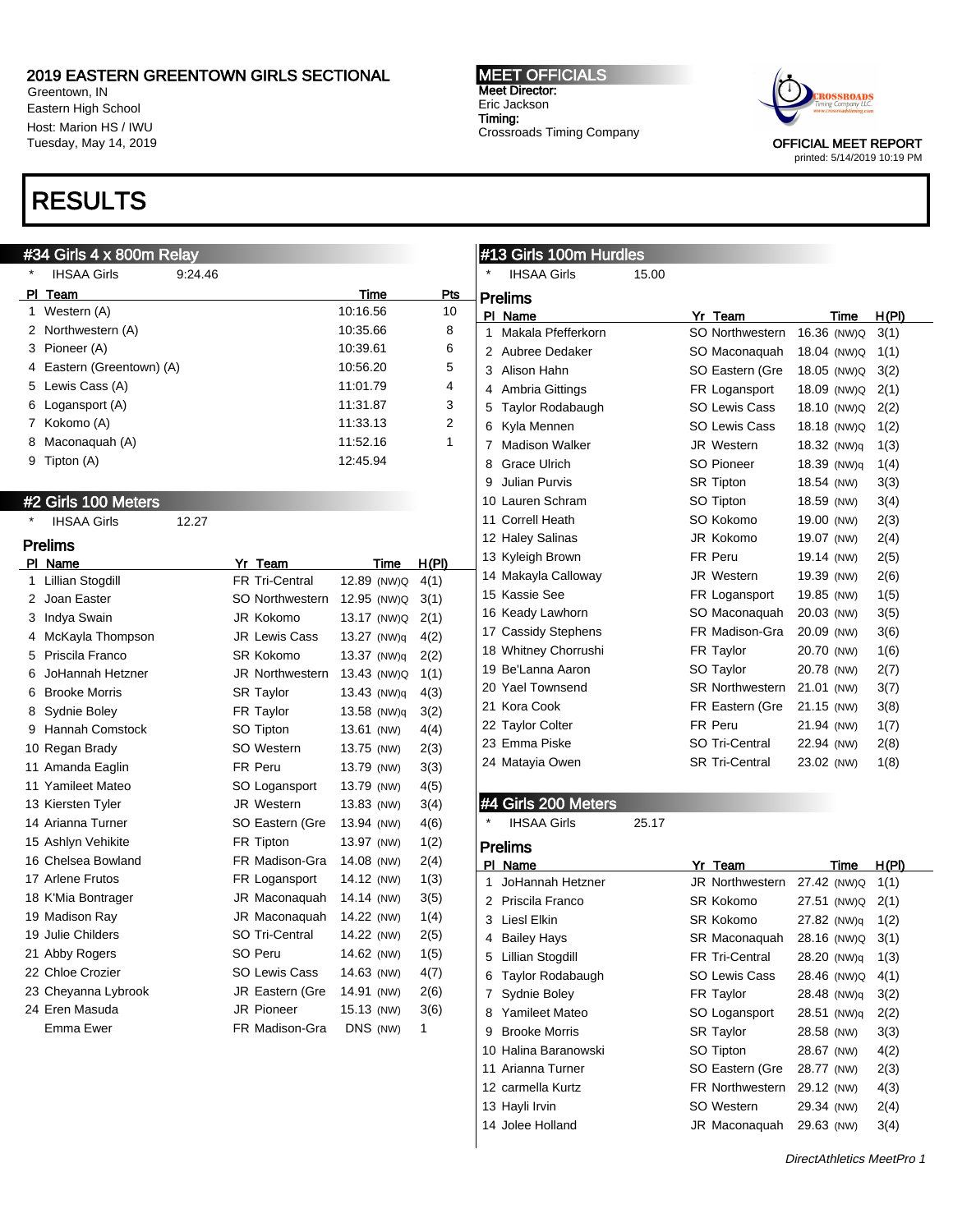Greentown, IN Eastern High School Host: Marion HS / IWU Tuesday, May 14, 2019

## RESULTS

## #4 Girls 200 Meters (cont'd)

| <b>Prelims</b>      |                        |            |       |
|---------------------|------------------------|------------|-------|
| PI Name             | Yr Team                | Time       | H(PI) |
| 15 Chelsea Bowland  | FR Madison-Gra         | 29.68 (NW) | 2(5)  |
| 16 Julie Childers   | SO Tri-Central         | 29.73 (NW) | 1(4)  |
| 17 Maya Vandergriff | <b>SR Eastern (Gre</b> | 29.85 (NW) | 3(5)  |
| 18 Ceah Campbell    | FR Tipton              | 29.91 (NW) | 1(5)  |
| 19 Regan Brady      | SO Western             | 29.98 (NW) | 3(6)  |
| 20 Arlene Frutos    | FR Logansport          | 30.27 (NW) | 4(4)  |
| 21 Bella Panmei     | <b>SO Lewis Cass</b>   | 30.46 (NW) | 3(7)  |
| 22 Grace Ulrich     | SO Pioneer             | 30.55 (NW) | 1(6)  |
| 23 Bradee Miller    | FR Peru                | 30.69 (NW) | 4(5)  |
| 24 Eren Masuda      | <b>JR Pioneer</b>      | 31.90 (NW) | 4(6)  |
| 25 Samantha Meyer   | FR Madison-Gra         | 33.80 (NW) | 4(7)  |
| Carlee Marburger    | SO Peru                | DNS (NW)   | 2     |
|                     |                        |            |       |

### #13 Girls 100m Hurdles

| $\star$ | <b>IHSAA Girls</b>    | 15.00 |                        |       |              |
|---------|-----------------------|-------|------------------------|-------|--------------|
|         | <b>Finals</b>         |       |                        |       | Wind: (+0.0) |
|         | PI Name               |       | Yr Team                | Time  | Pts          |
|         | Makala Pfefferkorn    |       | <b>SO Northwestern</b> | 16.35 | 10           |
|         | 2 Kyla Mennen         |       | <b>SO Lewis Cass</b>   | 17.89 | 8            |
|         | 3 Ambria Gittings     |       | FR Logansport          | 17.91 | 6            |
|         | 4 Aubree Dedaker      |       | SO Maconaquah          | 17.95 | 5            |
|         | 5 Grace Ulrich        |       | SO Pioneer             | 18.02 | 4            |
| 6       | Alison Hahn           |       | SO Eastern (Gre        | 18.05 | 3            |
|         | <b>Madison Walker</b> |       | <b>JR Western</b>      | 18.18 | 2            |
| 8       | Taylor Rodabaugh      |       | <b>SO Lewis Cass</b>   | 19.39 | 1            |

#### #2 Girls 100 Meters

| $\star$ | <b>IHSAA Girls</b>   | 12.27 |                        |       |              |
|---------|----------------------|-------|------------------------|-------|--------------|
|         | <b>Finals</b>        |       |                        |       | Wind: (+0.0) |
|         | PI Name              |       | Yr Team                | Time  | Pts          |
|         | Joan Easter          |       | SO Northwestern        | 12.96 | 10           |
|         | 2 Lillian Stogdill   |       | <b>FR Tri-Central</b>  | 13.13 | 8            |
|         | 3 Priscila Franco    |       | SR Kokomo              | 13.26 | 6            |
| 4       | Indya Swain          |       | JR Kokomo              | 13.28 | 5            |
|         | 5 JoHannah Hetzner   |       | <b>JR Northwestern</b> | 13.44 | 4            |
| 6       | <b>Brooke Morris</b> |       | <b>SR Taylor</b>       | 13.59 | 3            |
|         | Sydnie Boley         |       | FR Taylor              | 13.63 | 2            |
| 8       | McKayla Thompson     |       | <b>JR Lewis Cass</b>   | 13.84 | 1            |

#### #10 Girls 1600 Meters

| <b>IHSAA Girls</b> | 5:02.82                                         |                        |         |     |
|--------------------|-------------------------------------------------|------------------------|---------|-----|
|                    |                                                 | Yr Team                | Time    | Pts |
|                    |                                                 | FR Kokomo              | 5:34.18 | 10  |
|                    |                                                 | <b>SR Northwestern</b> | 5:36.65 |     |
|                    | PI Name<br>1 Julynne Spidell<br>2 Casey Lechner |                        |         |     |

#### MEET OFFICIALS Meet Director: Eric Jackson Timing: Crossroads Timing Company



OFFICIAL MEET REPORT printed: 5/14/2019 10:19 PM

### #10 Girls 1600 Meters (cont'd)

| PI | $1000$ motors (common<br>Name | Yr Team               | Time       | Pts |
|----|-------------------------------|-----------------------|------------|-----|
| 3  | <b>Madison Parr</b>           | FR Western            | 5:42.43    | 6   |
| 4  | Lauren Longshore              | JR Northwestern       | 5:46.44    | 5   |
| 5  | Makenna Leicht                | <b>FR Lewis Cass</b>  | 5:48.62    | 4   |
| 6  | <b>Emma Marley</b>            | <b>SR Western</b>     | 5:56.95    | 3   |
| 7  | Ella Kantz                    | SO Eastern (Gre       | 5:58.85    | 2   |
| 8  | Meagan Chan                   | <b>SR Pioneer</b>     | 6:06.09    | 1   |
| 9  | Allison Abney                 | <b>SR Taylor</b>      | 6:07.65    |     |
|    | 10 Emily Tigler               | <b>JR Lewis Cass</b>  | 6:18.73    |     |
|    | 11 Haley Salinas              | SO Maconaquah         | 6:19.80    |     |
|    | 12 Carolayn Salamanca         | SO Logansport         | 6:19.84    |     |
|    | 13 Molly Hapner               | SR Eastern (Gre       | 6:19.91    |     |
|    | 14 Sierra Fritsch             | FR Taylor             | 6:28.07    |     |
|    | 15 Sara Gall                  | SO Tipton             | 6:46.24    |     |
|    | 16 Makaya Robinson            | JR Logansport         | 6:47.59    |     |
|    | 17 Briana Bautista            | FR Kokomo             | 6:47.83    |     |
|    | 18 Mya Lancaster              | SO Peru               | 6.52.73    |     |
|    | 19 Bailey Freel               | FR Madison-Gra        | 6:59.40    |     |
|    | 20 Alyssa Ramos               | SO Maconaquah         | 7:02.41    |     |
|    | 21 Celia Parton               | SO Tipton             | 8:13.51    |     |
|    | 22 Riley Cass                 | FR Madison-Gra        | 8:40.24    |     |
|    | Serenity Ash                  | <b>FR Tri-Central</b> | <b>DNS</b> |     |

## #18 Girls 4 x 100m Relay

IHSAA Girls 48.77

|    | PI Team                    | Time  | H(PI) | Pts |
|----|----------------------------|-------|-------|-----|
|    |                            |       |       |     |
| 1. | Northwestern (A)           | 51.54 | 2(1)  | 10  |
|    | 2 Kokomo (A)               | 51.80 | 2(2)  | 8   |
| 3  | Logansport (A)             | 53.27 | 2(3)  | 6   |
| 4  | Tipton (A)                 | 53.71 | 2(4)  | 5   |
| 5  | Maconaquah (A)             | 54.15 | 2(5)  | 4   |
| 6  | Taylor (A)                 | 54.98 | 2(6)  | 3   |
| 7  | Lewis Cass (A)             | 55.11 | 1(1)  | 2   |
| 8  | Western (A)                | 55.35 | 2(7)  | 1   |
| 9  | Peru (A)                   | 55.40 | 1(2)  |     |
|    | 10 Eastern (Greentown) (A) | 55.86 | 2(8)  |     |
|    | 11 Tri-Central (A)         | 57.39 | 1(3)  |     |
|    |                            |       |       |     |

## #6 Girls 400 Meters

| $\star$ | <b>IHSAA Girls</b> | 57.38 |                   |         |       |     |
|---------|--------------------|-------|-------------------|---------|-------|-----|
|         | Name               |       | Yr Team           | Time    | H(PI) | Pts |
|         | Natalie Nicholson  |       | <b>SR Western</b> | 1:02.41 | 3(1)  | 10  |
| 2       | <b>Bailey Hays</b> |       | SR Maconaquah     | 1:02.93 | 3(2)  | 8   |
|         | Julie Childers     |       | SO Tri-Central    | 1:04.43 | 2(1)  | 6   |
|         | 4 Joan Easter      |       | SO Northwestern   | 1:04.95 | 3(3)  | 5   |
| 5       | Janet Johnston     |       | JR Maconaguah     | 1:05.67 | 3(4)  | 4   |
| 6       | Roxie Foerg        |       | FR Tipton         | 1:05.98 | 3(5)  | 3   |
|         |                    |       |                   |         |       |     |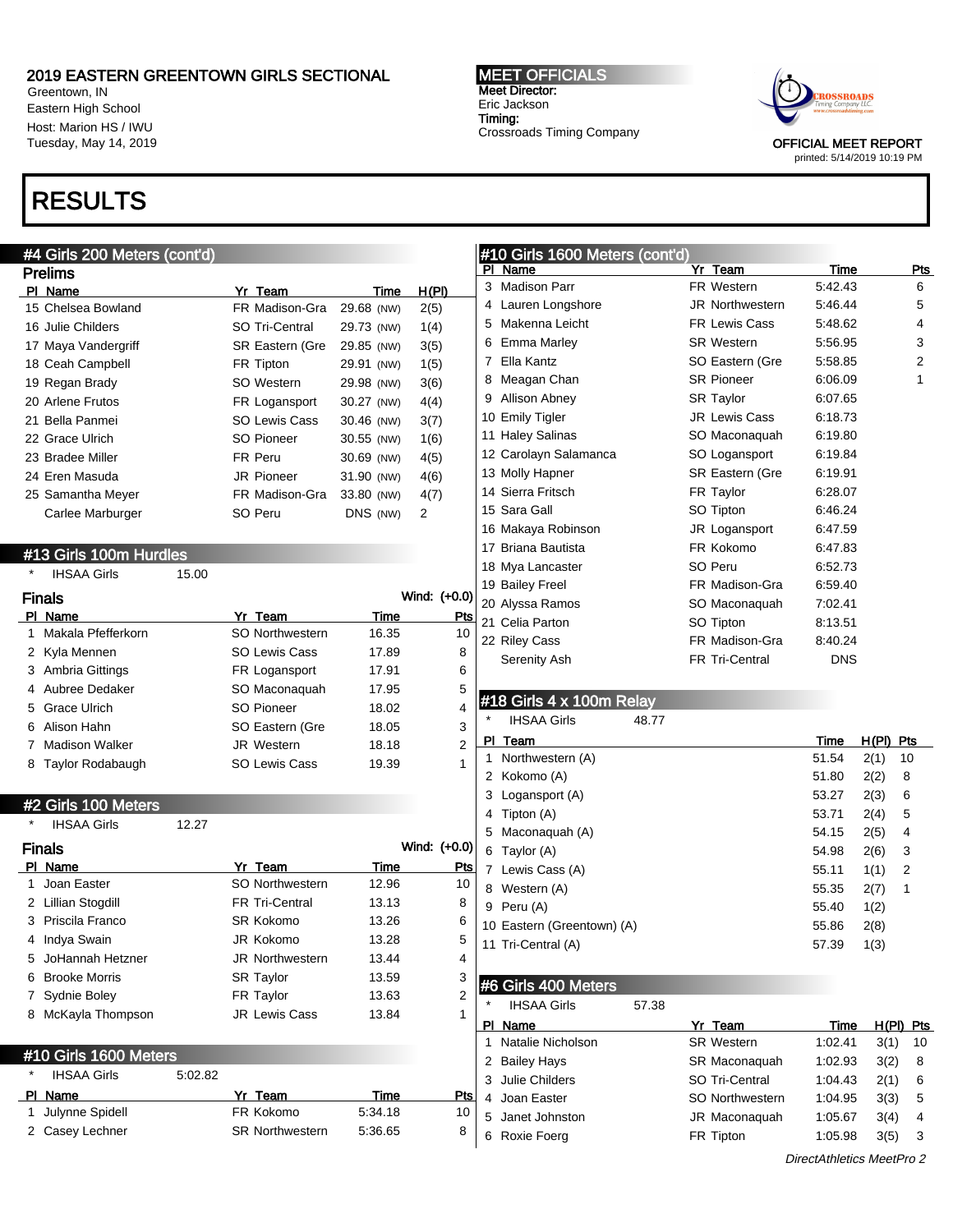Greentown, IN Eastern High School Host: Marion HS / IWU Tuesday, May 14, 2019

# RESULTS

## #6 Girls 400 Meters (cont'd)

| PI | Name                 | Yr Team                | Time       | H(PI)<br>Pts |  |
|----|----------------------|------------------------|------------|--------------|--|
| 7  | Carley Camp          | SO Logansport          | 1:08.41    | 3(6)<br>2    |  |
| 8  | Erica White          | SO Logansport          | 1:08.83    | 2(2)<br>1    |  |
| 9  | carmella Kurtz       | <b>FR Northwestern</b> | 1:09.05    | 3(7)         |  |
|    | 10 Jackie Wiles      | <b>SO Lewis Cass</b>   | 1:09.48    | 2(3)         |  |
|    | 11 Marina Magdalena  | SO Kokomo              | 1:10.58    | 2(4)         |  |
|    | 12 Aeon Cancel       | <b>SR Eastern (Gre</b> | 1:10.67    | 1(1)         |  |
|    | 13 Lucia Soderlund   | FR Eastern (Gre        | 1:11.50    | 1(2)         |  |
|    | 14 Treasure Ebikwo   | JR Kokomo              | 1:12.72    | 2(5)         |  |
|    | 15 Olivia LaBare     | FR Peru                | 1:12.80    | 1(3)         |  |
|    | 16 Mallori Grund     | FR Peru                | 1:13.18    | 1(4)         |  |
|    | 17 Marika Herron     | SO Tipton              | 1:13.60    | 2(6)         |  |
|    | 18 Madison Rodabaugh | <b>SO Lewis Cass</b>   | 1:15.36    | 2(7)         |  |
|    | 19 Maggie Steffel    | <b>FR Pioneer</b>      | 1:16.95    | 1(5)         |  |
|    | 20 Samantha Meyer    | FR Madison-Gra         | 1:17.87    | 1(6)         |  |
|    | 21 Sarah Duncan      | SO Madison-Gra         | 1:20.09    | 1(7)         |  |
|    | Elizabeth Jarrell    | FR Western             | <b>DNS</b> | 2            |  |
|    | Alison Pemberton     | JR Taylor              | <b>DNS</b> | 3            |  |

### #16 Girls 300m Hurdles

| *  | <b>IHSAA Girls</b>     | 45.32 |                        |            |              |
|----|------------------------|-------|------------------------|------------|--------------|
| PI | Name                   |       | Yr Team                | Time       | H(PI)<br>Pts |
| 1  | Makala Pfefferkorn     |       | <b>SO Northwestern</b> | 49.60      | 3(1)<br>10   |
| 2  | Rachel Little          |       | SO Maconaquah          | 52.09      | 3(2)<br>8    |
| 3  | Elizabeth Jarrell      |       | FR Western             | 53.36      | 1(1)<br>6    |
| 4  | Kyla Mennen            |       | SO Lewis Cass          | 53.79      | 3(3)<br>5    |
| 5  | <b>Isabelle Hunter</b> |       | FR Tipton              | 53.93      | 3(4)<br>4    |
| 6  | Bianca Chan            |       | <b>JR Pioneer</b>      | 54.12      | 2(1)<br>3    |
| 7  | Ambria Gittings        |       | FR Logansport          | 55.15      | 3(5)<br>2    |
| 8  | <b>Correll Heath</b>   |       | SO Kokomo              | 55.18      | 2(2)<br>1    |
| 9  | <b>Caitlin Smith</b>   |       | <b>SO Northwestern</b> | 55.32      | 3(6)         |
|    | 10 Ashley Jess         |       | SR Maconaquah          | 55.58      | 3(7)         |
|    | 11 Haley Salinas       |       | JR Kokomo              | 55.99      | 2(3)         |
|    | 12 Alison Hahn         |       | SO Eastern (Gre        | 56.49      | 2(4)         |
|    | 13 Julian Purvis       |       | <b>SR Tipton</b>       | 56.65      | 3(8)         |
|    | 14 Liberty Sutton      |       | SO Logansport          | 58.37      | 2(5)         |
|    | 15 Abby Rogers         |       | SO Peru                | 1:00.01    | 2(6)         |
|    | 16 Whitney Chorrushi   |       | FR Taylor              | 1:01.55    | 2(7)         |
|    | 17 Kora Cook           |       | FR Eastern (Gre        | 1:03.60    | 1(2)         |
|    | 18 Olivia Shaffer      |       | <b>SO Lewis Cass</b>   | 1:05.58    | 1(3)         |
|    | 19 Emma Piske          |       | <b>SO Tri-Central</b>  | 1:17.06    | 1(4)         |
|    | 20 Matayia Owen        |       | <b>SR Tri-Central</b>  | 1:21.88    | 1(5)         |
|    | Be'Lanna Aaron         |       | SO Taylor              | <b>DNS</b> | 1            |
|    | <b>Madison Walker</b>  |       | <b>JR Western</b>      | <b>DNS</b> | 2            |
|    |                        |       |                        |            |              |

#### MEET OFFICIALS Meet Director: Eric Jackson Timing: Crossroads Timing Company



OFFICIAL MEET REPORT printed: 5/14/2019 10:19 PM

#### #8 Girls 800 Meters

| $\star$ | <b>IHSAA Girls</b>   | 2:16.24 |                        |            |       |     |
|---------|----------------------|---------|------------------------|------------|-------|-----|
| ΡI      | Name                 |         | Yr Team                | Time       | H(PI) | Pts |
| 1       | Sarah Manuel         |         | SO Western             | 2:29.52    | 2(1)  | 10  |
| 2       | Mackenzie Campbell   |         | <b>SR Pioneer</b>      | 2:31.90    | 2(2)  | 8   |
| 3       | Casey Lechner        |         | <b>SR Northwestern</b> | 2:32.95    | 2(3)  | 6   |
| 4       | <b>Madison Parr</b>  |         | FR Western             | 2:37.19    | 2(4)  | 5   |
| 5       | Alexsander Jocius    |         | <b>SR Northwestern</b> | 2:39.13    | 2(5)  | 4   |
| 6       | Carolayn Salamanca   |         | SO Logansport          | 2:42.20    | 2(6)  | 3   |
| 7       | Isabelle Alvarado    |         | FR Maconaquah          | 2:46.33    | 2(7)  | 2   |
| 8       | Josilynn McNeil      |         | JR Kokomo              | 2:47.55    | 1(1)  | 1   |
| 9       | Gabriella Reyes      |         | FR Logansport          | 2:49.30    | 2(8)  |     |
|         | 10 Victoria Leeder   |         | JR Eastern (Gre        | 2:49.81    | 2(9)  |     |
| 11      | Alexsandra Merritt   |         | FR Maconaguah          | 2:49.84    | 2(10) |     |
|         | 12 Delaney Zeck      |         | SO Lewis Cass          | 2:52.26    | 1(2)  |     |
|         | 13 Sierra Fritsch    |         | FR Taylor              | 2:54.02    | 1(3)  |     |
|         | 14 Molly Dowden      |         | FR Kokomo              | 2:55.35    | 2(11) |     |
|         | 15 Ashley Derry      |         | FR Madison-Gra         | 3:04.24    | 1(4)  |     |
|         | 16 Bailey Freel      |         | FR Madison-Gra         | 3:07.05    | 1(5)  |     |
|         | 17 A J Muncie        |         | JR Tipton              | 3:10.62    | 1(6)  |     |
|         | 18 Emily Smith       |         | FR Tipton              | 3:12.33    | 1(7)  |     |
|         | 19 Marie Mueller     |         | <b>SR Eastern (Gre</b> | 3:15.29    | 1(8)  |     |
|         | 20 Mya Lancaster     |         | SO Peru                | 3:17.64    | 1(9)  |     |
|         | <b>Elsie Walters</b> |         | JR Peru                | <b>DNS</b> | 1     |     |
|         | Makenna Leicht       |         | <b>FR Lewis Cass</b>   | <b>DNS</b> | 2     |     |
|         |                      |         |                        |            |       |     |

## #4 Girls 200 Meters

IHSAA Girls 25.17

|   | Finals             |                        |       | Wind: (+0.0) |
|---|--------------------|------------------------|-------|--------------|
|   | PI Name            | Yr Team                | Time  | Pts          |
|   | Priscila Franco    | <b>SR Kokomo</b>       | 27.28 | 10           |
|   | JoHannah Hetzner   | <b>JR Northwestern</b> | 27.71 | 8            |
| 3 | Liesl Elkin        | SR Kokomo              | 27.98 | 6            |
|   | Taylor Rodabaugh   | <b>SO Lewis Cass</b>   | 28.20 | 5            |
| 5 | <b>Bailey Hays</b> | SR Maconaguah          | 28.26 | 4            |
| 6 | Sydnie Boley       | FR Taylor              | 28.31 | 3            |
|   | Lillian Stogdill   | <b>FR Tri-Central</b>  | 28.52 | 2            |
| 8 | Yamileet Mateo     | SO Logansport          | 29.35 | 1            |

## #12 Girls 3200 Meters

| $\star$ | <b>IHSAA Girls</b> | 10:51.59               |          |     |
|---------|--------------------|------------------------|----------|-----|
|         | PI Name            | Yr Team                | Time     | Pts |
|         | 1 Julynne Spidell  | FR Kokomo              | 12:01.99 | 10  |
|         | 2 Lauren Longshore | <b>JR Northwestern</b> | 12:13.12 | 8   |
|         | 3 Makenna Leicht   | <b>FR Lewis Cass</b>   | 12:22.12 | 6   |
|         | 4 Ella Kantz       | SO Eastern (Gre        | 13:04.68 | 5   |
|         | 5 Haley Salinas    | SO Maconaguah          | 13:26.52 | 4   |
|         |                    |                        |          |     |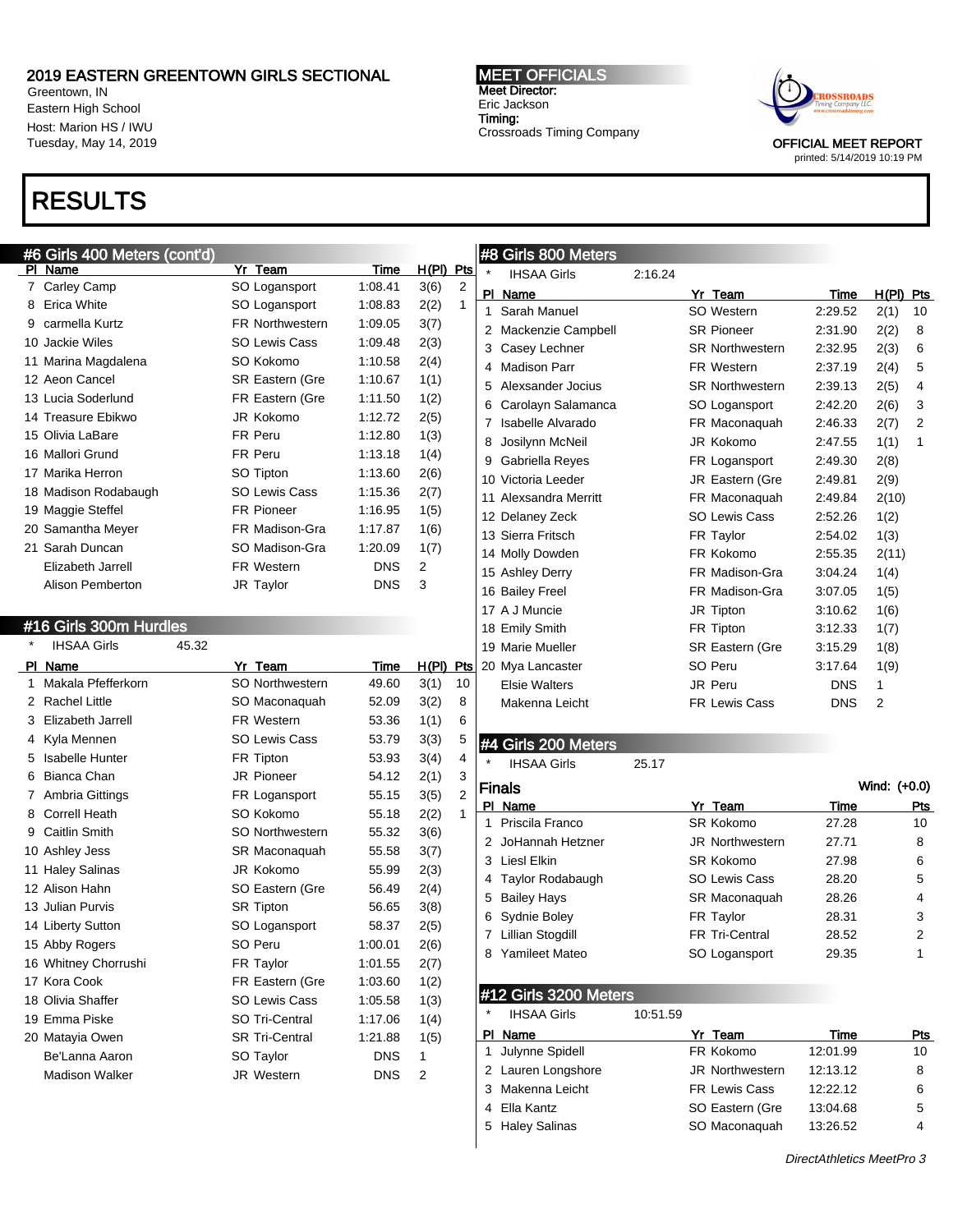Greentown, IN Eastern High School Host: Marion HS / IWU Tuesday, May 14, 2019

# RESULTS

MEET OFFICIALS Meet Director: Eric Jackson Timing: Crossroads Timing Company



OFFICIAL MEET REPORT printed: 5/14/2019 10:19 PM

| #12 Girls 3200 Meters (cont'd) |                            |               |             |              | #32 Girls Discus        |          |                           |                                   |           |              |
|--------------------------------|----------------------------|---------------|-------------|--------------|-------------------------|----------|---------------------------|-----------------------------------|-----------|--------------|
| PI Name                        | Yr Team                    | <b>Time</b>   |             | <u>Pts</u>   | <b>IHSAA Girls</b>      | 125' 5"  |                           |                                   |           |              |
| 6 Adria Higgins                | SR Logansport              | 13:27.79      |             | 3            | PI Name                 |          | Yr Team                   | Mark                              | F(PI) Pts |              |
| 7 Alivia Ford                  | SO Western                 | 13:36.38      |             | 2            | 1 Averi Parker          |          | SO Lewis Cass             | $*$ 125' 6 $1/2$                  | 2(1)      | 10           |
| 8 Sophia Yager-Motl            | <b>SR Northwestern</b>     | 13:39.80      |             | 1            | 2 Madison Kauffman      |          | <b>SR Pioneer</b>         | 125' 01/4                         | 2(2)      | 8            |
| 9 Molly Hapner                 | <b>SR Eastern (Gre</b>     | 13:41.43      |             |              | 3 Kaylee Riese          |          | JR Northwestern 96' 101/2 |                                   | 2(3)      | 6            |
| 10 Haleigh Welker              | <b>FR Pioneer</b>          | 13:56.18      |             |              | 4 Payton Freel          |          | SR Madison-Gra 95' 01/4   |                                   | 2(4)      | 5            |
| 11 Hannah Lushin               | <b>JR Western</b>          | 14:14.83      |             |              | 5 Carley Camp           |          | SO Logansport             | 93' 1 <sup>3</sup> / <sub>4</sub> | 2(5)      | 4            |
| 12 Cathryn Reily               | FR Tipton                  | 14:22.30      |             |              | 6 Shawna Carter         |          | <b>SR Tri-Central</b>     | 89' 93/4                          | 2(6)      | 3            |
| 13 Gracie Phillips             | JR Tipton                  | 14:40.15      |             |              | 7 Makaylah Castelow     |          | SO Maconaquah 87' 41/4    |                                   | 2(7)      | 2            |
| 14 Azucena Hernandez           | SO Logansport              | 15:30.49      |             |              | 8 Rebekah Guthrie       |          | FR Eastern (Gre 85' 11/4  |                                   | 1(1)      | 1            |
| 15 Serenity Ash                | FR Tri-Central             | 16:06.48      |             |              | 9 Brianne Jones         |          | SR Kokomo                 | 79'8"                             | 2(8)      |              |
| 16 Grace Forsythe              | <b>FR Lewis Cass</b>       | 17:20.74      |             |              | 10 Alexis Brady         |          | <b>SR Western</b>         | 79' 71/2                          | 1(2)      |              |
| Liz Martin                     | SO Maconaquah              | <b>DNS</b>    |             |              | 11 Ashley Cunningham    |          | SR Northwestern 78' 3"    |                                   | 2(9)      |              |
| Jillian Braswell               | FR Kokomo                  | <b>DNS</b>    |             |              | 12 Aliya Cook           |          | SO Lewis Cass 75' 2"      |                                   | 1(3)      |              |
|                                |                            |               |             |              | 13 Katie Evans          |          | JR Eastern (Gre 74' 73/4  |                                   | 2(10)     |              |
| #20 Girls 4 x 400m Relay       |                            |               |             |              | 14 Jada Moore           |          | JR Kokomo                 | 72' 9"                            | 1(4)      |              |
| <b>IHSAA Girls</b><br>3:57.25  |                            |               |             |              | 15 Hannah Galbreath     |          | <b>SR Pioneer</b>         | 72' 81/2                          | 1(5)      |              |
| PI Team                        |                            | Time          | $H(PI)$ Pts |              | 16 Venus Dauparas       |          | SO Logansport             | 72' 2"                            | 2(11)     |              |
| 1 Northwestern (A)             |                            | 4:18.03       | 2(1)        | 10           | 17 Shalayia Forthner    |          | SO Peru                   | $71'$ 4"                          | 1(6)      |              |
| 2 Western (A)                  |                            | 4:19.61       | 2(2)        | 8            | 18 Haley Scott          |          | SO Western                | 65' 4"                            | 1(7)      |              |
| 3 Maconaquah (A)               |                            | 4:23.27       | 2(3)        | 6            | 19 Elise Rosenow        |          | SO Maconaquah 65' 33/4    |                                   | 2(12)     |              |
| 4 Logansport (A)               |                            | 4:31.28       | 2(4)        | 5            | 20 Kennedy Reynolds     |          | FR Tipton                 | 58' 51/2                          | 1(8)      |              |
| 5 Pioneer (A)                  |                            | 4:36.64       | 2(5)        | 4            | 21 Regan Hillman        |          | FR Taylor                 | 57' 1"                            | 1(9)      |              |
| 6 Tipton (A)                   |                            | 4:42.57       | 2(6)        | 3            | 22 Mackenzi Eller       |          | SO Tri-Central            | 55' 01/2                          | 2(13)     |              |
| 7 Kokomo (A)                   |                            | 4.50.41       | 2(7)        | 2            | 23 Saraya Barton        |          | SR Madison-Gra 52' 93/4   |                                   | 1(10)     |              |
| 8 Lewis Cass (A)               |                            | 4:53.89       | 2(8)        | $\mathbf{1}$ | 24 A J Muncie           |          | JR Tipton                 | 49' 1"                            | 1(11)     |              |
| 9 Peru (A)                     |                            | 5:01.27       | 1(1)        |              | Amanda Eaglin           |          | FR Peru                   | <b>NM</b>                         | 1         |              |
| 10 Eastern (Greentown) (A)     |                            | 5:09.05       | 1(2)        |              |                         |          |                           |                                   |           |              |
|                                |                            |               |             |              | #24 Girls High Jump     |          |                           |                                   |           |              |
| #26 Girls Pole Vault           |                            |               |             |              | <b>IHSAA Girls</b>      | 5' 4.50" |                           |                                   |           |              |
| 11'2"<br><b>IHSAA Girls</b>    |                            |               |             |              | PI Name                 |          |                           |                                   |           |              |
| PI Name                        | Yr Team                    | <b>Mark</b>   |             | Pts          | <b>Alison Pemberton</b> |          | Yr Team<br>JR Taylor      | Mark<br>5'1''                     |           | Pts<br>10    |
| 1 Caitlin Smith                | SO Northwestern 10' 2"     |               |             | 10           | 2 Emily Bowyer          |          | JR Maconaquah 5' 0"       |                                   |           | 8            |
| 2 Alexandra Parr               | <b>SR Western</b>          | 9'10"         |             | 8            | 3 Rachel Mast           |          | JR Northwestern 4' 10"    |                                   |           | 6            |
| 3 Sarah Montgomery             | SR Maconaquah 9'6"         |               |             | 6            | 4 Adria Hartley         |          | <b>SR Kokomo</b>          | 4' 10"                            |           | 5            |
| 4 Alana Bell                   | FR Maconaquah 9'6"         |               |             | 5            | 5 Mya Shively           |          | SR Logansport             | 4' 10"                            |           | 4            |
| 5 Lauren Longshore             | JR Northwestern 8' 6"      |               |             | 4            | 6 Azmae Turner          |          | FR Madison-Gra 4'8"       |                                   |           | 2.5          |
| 6 Madison Parr                 | FR Western                 | 8' 0"         |             | 2.5          | 6 Haley Scott           |          | SO Western                |                                   |           |              |
| 6 Olivia Foland                | SO Eastern (Gre 8' 0"      |               |             | 2.5          |                         |          |                           | 4' 8"                             |           | 2.5          |
|                                |                            |               |             | 1            | 8 Indya Swain           |          | JR Kokomo                 | 4' 8''                            |           | $\mathbf{1}$ |
| 8 Liberty Sutton               | SO Logansport<br>FR Tipton | 8'0"<br>8'0'' |             |              | 9 Aeon Cancel           |          | SR Eastern (Gre 4'8"      |                                   |           |              |
| 9 Meghan Moses                 |                            |               |             |              | 10 Amanda Eaglin        |          | FR Peru                   | 4'6''                             |           |              |
| 10 Liesl Elkin                 | SR Kokomo                  | 7' 0"         |             |              | Ella Deck               |          | FR Northwestern NH        |                                   |           |              |
| Kara Myers                     | SO Tipton                  | <b>NH</b>     |             |              | <b>Chloe Crozier</b>    |          | SO Lewis Cass             | ΝH                                |           |              |
| Laura Hughes                   | SO Lewis Cass              | ΝH            |             |              | <b>Isabelle Abney</b>   |          | JR Tri-Central            | <b>NH</b>                         |           |              |
| Leah Leon                      | JR Logansport              | ΝH            |             |              | Ashlyn Vehikite         |          | FR Tipton                 | <b>NH</b>                         |           |              |
|                                |                            |               |             |              | Olivia Shaffer          |          | SO Lewis Cass             | <b>NH</b>                         |           |              |
|                                |                            |               |             |              | Anna Borden             |          | SO Maconaquah NH          |                                   |           |              |